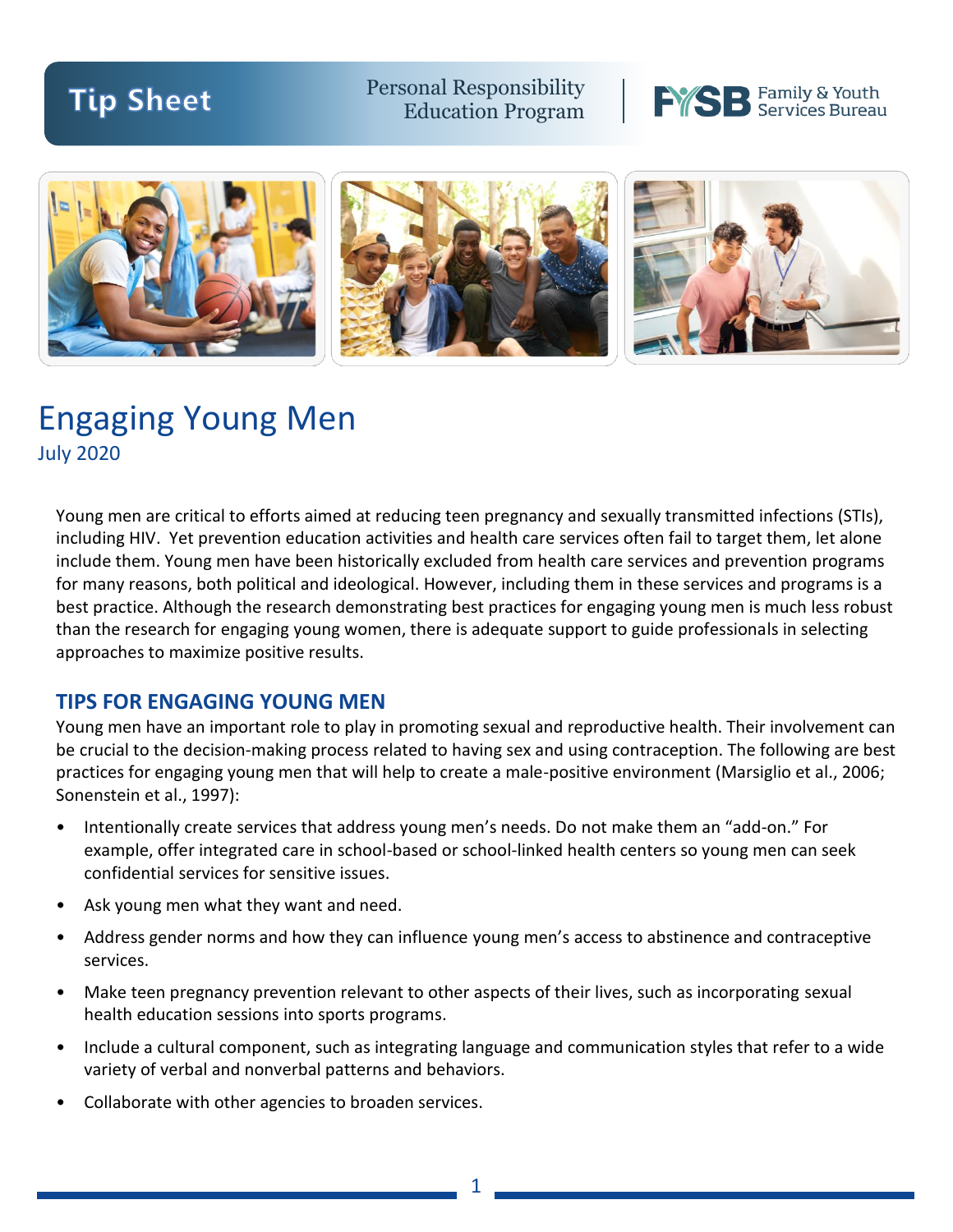- Be creative with recruitment strategies; engage young men where they are. Using schools to help recruit young men is a great start; however, it is not the only avenue. Incorporate recruitment strategies that leverage community partners with history and knowledge of the local neighborhood dynamics to engage young men in program activities.
- Get to know young men and their communities. Study the social factors and physical conditions of the environment in which they live, learn, work, and play. What expectations and stigma are they facing?
- Incorporate mentoring opportunities by connecting young men with other men. Male mentors play a pivotal role in helping to reduce high-risk behaviors by establishing a trusting relationship in a safe and supportive manner, which is an important aspect to developing healthy behaviors (California School-Based Health Alliance, 2014).

### **BARRIERS TO SEXUAL AND REPRODUCTIVE HEALTH CARE FOR YOUNG MEN**

Young men and women mature in stages. Both can benefit from education and preventative services to increase their understanding of their changing bodies and to detect developmental or health issues. However, young men may not recognize the need for such services or how they may benefit from them. Furthermore, health care professionals may not recognize young men's needs. The following are common barriers that males may encounter in accessing health care services (Lindberg, Lewis-Spruill, & Crownover, 2006; Marcell et al., 2017):

- Services are often female focused.
- Components of care for young men may not be clearly defined, so most young men do not know what care they should receive.
- Young men influenced by male stereotypes may experience fear or stigma that inhibits their utilization of health care.
- Young men may not know where to go for services.
- Young men may feel embarrassed or ashamed, specifically as it relates to the reason for seeking sexual health services.
- Providers may show a lack of respect.
- Young men may feel a lack of privacy or confidentiality.
- Young men may experience prolonged wait times.
- Insurance or public funding may be lacking.
- Young men may have difficulty accessing or navigating the health care system.
- STIs and other health issues may be asymptomatic.

#### **INNOVATIVE PROGRAMS DESIGNED FOR YOUNG MEN**

| Program    | <b>Description</b>                                                                                                                                                                                                                                                                                                                                                                                                                 |
|------------|------------------------------------------------------------------------------------------------------------------------------------------------------------------------------------------------------------------------------------------------------------------------------------------------------------------------------------------------------------------------------------------------------------------------------------|
| Guy Talk & | A 10-hour intervention delivered to males aged 14-17 years in small group sessions<br>through a technology-supported curriculum. Topics covered include gender-role<br>expectations, managing emotions, positive peer groups and leadership skills, managing  <br>relationships, making responsible decisions, understanding healthy sexuality, obtaining<br>help and accessing resources, and developing life skills (CDC, 2019). |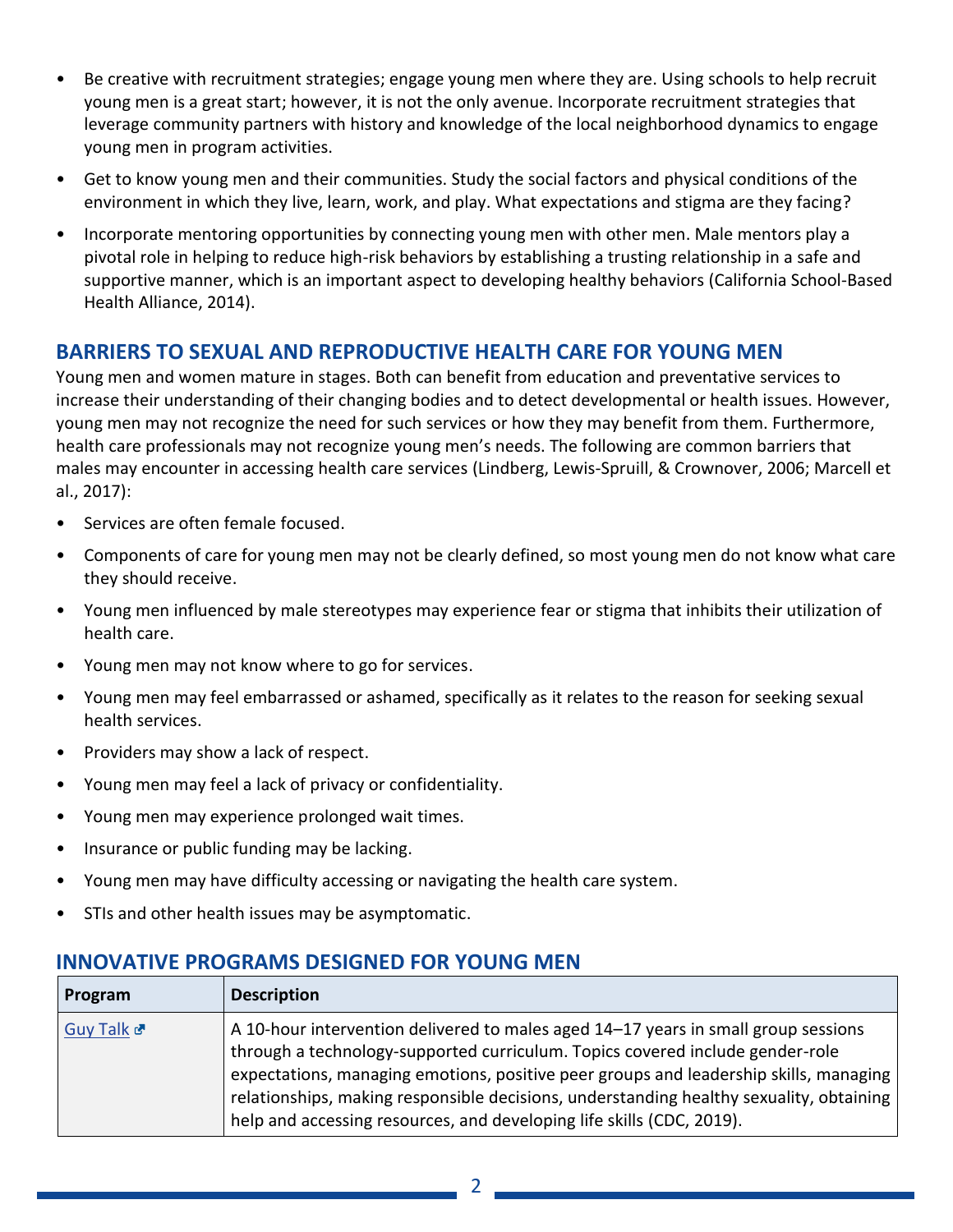| Program                                                                                                           | <b>Description</b>                                                                                                                                                                                                                                                                                                                                                                                                              |
|-------------------------------------------------------------------------------------------------------------------|---------------------------------------------------------------------------------------------------------------------------------------------------------------------------------------------------------------------------------------------------------------------------------------------------------------------------------------------------------------------------------------------------------------------------------|
| Wise Guys <sup>&amp;</sup>                                                                                        | A 9-hour intervention delivered to male 9th through 12th graders in 10-12 weekly,<br>small group sessions (45 minutes each). Topics covered include reproductive anatomy<br>and pregnancy, values, fatherhood, goal setting, decision making, communication,<br>healthy relationships, intimate partner violence, HIV and other STIs, contraception,<br>and abstinence (CDC, 2019).                                             |
| <b>Achieving Condom</b><br>Empowerment<br>Plus <sub>c</sub>                                                       | A 2-hour intervention administered one-on-one by trained foster care staff. The<br>intervention teaches males in foster care who are aged 16-20 years about correct and<br>consistent condom use, as well as engagement with female partners to obtain and use<br>contraception (CDC, 2019).                                                                                                                                    |
| <b>Promoting</b><br><b>Awareness through</b><br><b>Live Movement and</b><br>Sound-Teen<br>Pregnancy<br>Prevention | A 10-hour intervention delivered in small groups during four 2.5-hour sessions. The<br>intervention, which is for males aged 15 to 22 years, is a theater-based, trauma-<br>informed, small-group intervention. The sessions include a short play depicting real-<br>life situations that young people face and are intended to convey messages related to<br>reproductive health and pregnancy and STI prevention (CDC, 2019). |
| <b>Healthy U</b>                                                                                                  | An innovative teen pregnancy prevention program delivered through a tablet<br>application and geared toward male youth in juvenile justice facilities who are aged<br>14-19 years. Modules cover puberty, birth control, teen pregnancy, STIs, HIV, healthy<br>relationships, and condom negotiation (CDC, 2019).                                                                                                               |
| Computer-Assisted<br>Motivational<br><b>Interviewing (CAMI)</b><br>Intervention                                   | An intervention conducted during 12 weeks with young men aged 15-24 years with a<br>trained health coach and a mobile application. Topics include increasing condom use,<br>supporting female partners' contraceptive use, and completing a reproductive health<br>visit with STI testing (CDC, 2019).                                                                                                                          |
| <b>Fathers Raising</b><br>Responsible Men                                                                         | A two-session course delivered to fathers of adolescent males aged 15-19 years by<br>trained father coaches. Fathers Raising Responsible Men focuses on motivating fathers<br>to communicate with their sons about sexual and reproductive health and consistent<br>condom use and assists fathers to support their adolescent sons' link to sexual and<br>reproductive health services (CDC, 2019).                            |
| Manhood 2.0                                                                                                       | A community-based intervention delivered to groups of young men aged 16–22 years.<br>Manhood 2.0 aims to create a safe space for young men to take a critical look at what<br>it means to be a man and redefine healthier versions of manhood for themselves<br>(CDC, 2019).                                                                                                                                                    |
| <b>Coaching Boys Into</b><br>Men <sub>d</sub>                                                                     | An evidence-based prevention program that trains high school coaches to teach their<br>male athletes about healthy relationships, dating violence, sexual assault, and<br>harassment.                                                                                                                                                                                                                                           |

### **ONLINE RESOURCES**

• Educating and Engaging Young Men in Reproductive Health [www.cdc.gov/teenpregnancy/about/educating-engaging-young-men-reproductive-health.htm](http://www.cdc.gov/teenpregnancy/about/educating-engaging-young-men-reproductive-health.htm)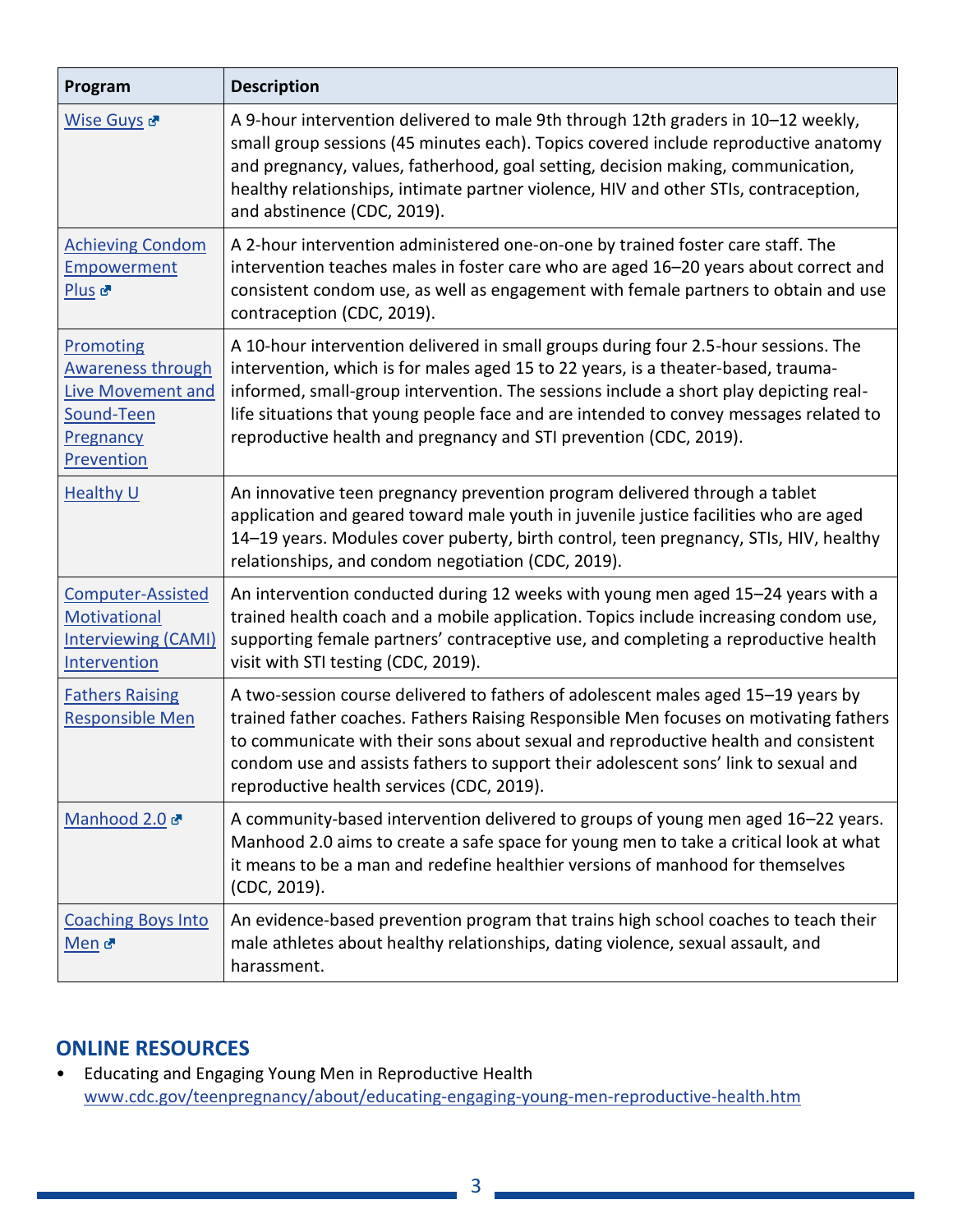- Advancing Men's Reproductive Health in the United States [www.cdc.gov/reproductivehealth/ProductsPubs/PDFs/Male-Reproductive-Health.pdf](http://www.cdc.gov/reproductivehealth/ProductsPubs/PDFs/Male-Reproductive-Health.pdf)
- Let's Hear about the Boys: Male Engagement in Teen Pregnancy Prevention [https://www.youtube.com/watch?v=oWflu69dh9w&index=2&list=PLn20L8SdKOA98YWamzb0oNhzuIpbO](https://www.youtube.com/watch?v=oWflu69dh9w&index=2&list=PLn20L8SdKOA98YWamzb0oNhzuIpbOW_yZ&t=0s) [W\\_yZ&t=0s](https://www.youtube.com/watch?v=oWflu69dh9w&index=2&list=PLn20L8SdKOA98YWamzb0oNhzuIpbOW_yZ&t=0s) &
- Engaging Young Men of Color in Teen Pregnancy Prevention: Context Matters <https://www.hhs.gov/ash/oah/sites/default/files/may28slidest1.pdf>
- Engaging Young Men in Pregnancy Prevention: Making Referrals for Sexual and Reproductive Health Services [www.jsi.com/resource/engaging-young-men-in-pregnancy-prevention-making-referrals-for](http://www.jsi.com/resource/engaging-young-men-in-pregnancy-prevention-making-referrals-for-sexual-and-reproductive-health-services-1-day-training-trainers-manual/)[sexual-and-reproductive-health-services-1-day-training-trainers-manual/](http://www.jsi.com/resource/engaging-young-men-in-pregnancy-prevention-making-referrals-for-sexual-and-reproductive-health-services-1-day-training-trainers-manual/)
- Connecting Young Men to Reproductive and Sexual Health Services: A Toolkit for Trusted Adults [https://publications.jsi.com/JSIInternet/Inc/Common/\\_download\\_pub.cfm?id=21636&lid=3](https://publications.jsi.com/JSIInternet/Inc/Common/_download_pub.cfm?id=21636&lid=3) &
- Young Men's Experiences in a Pregnancy Prevention Program for Males [https://www.childtrends.org/publications/young-mens-experiences-in-a-pregnancy-prevention-program](https://www.childtrends.org/publications/young-mens-experiences-in-a-pregnancy-prevention-program-for-males)[for-males](https://www.childtrends.org/publications/young-mens-experiences-in-a-pregnancy-prevention-program-for-males) &
- The Reproductive and Sexual Health of Young Men of Color [www.advocatesforyouth.org/wp](http://www.advocatesforyouth.org/wp-content/uploads/storage/advfy/documents/Factsheets/the%20reproductive%20and%20sexual%20health%20of%20young%20men%20of%20color.pdf)[content/uploads/storage//advfy/documents/Factsheets/the%20reproductive%20and%20sexual%20health](http://www.advocatesforyouth.org/wp-content/uploads/storage/advfy/documents/Factsheets/the%20reproductive%20and%20sexual%20health%20of%20young%20men%20of%20color.pdf) [%20of%20young%20men%20of%20color.pdf](http://www.advocatesforyouth.org/wp-content/uploads/storage/advfy/documents/Factsheets/the%20reproductive%20and%20sexual%20health%20of%20young%20men%20of%20color.pdf)
- Supporting Young Male Involvement in Pregnancy Prevention & Parenting [www.healthyteennetwork.org/wp-content/uploads/2016/10/Fast-Facts-Supporting-Young-Male-](http://www.healthyteennetwork.org/wp-content/uploads/2016/10/Fast-Facts-Supporting-Young-Male-Involvement-in-Pregnancy-Prevention-and-Parenting.pdf)[Involvement-in-Pregnancy-Prevention-and-Parenting.pdf](http://www.healthyteennetwork.org/wp-content/uploads/2016/10/Fast-Facts-Supporting-Young-Male-Involvement-in-Pregnancy-Prevention-and-Parenting.pdf)
- Bedsider: Guy's Guide to Birth Control [www.bedsider.org/features/277-introduction](http://www.bedsider.org/features/277-introduction) &
- Men Can Stop Rape: Healthy Masculinity Action Project [https://mcsr.org/healthy-masculinity-action](https://mcsr.org/healthy-masculinity-action-project)[project](https://mcsr.org/healthy-masculinity-action-project) **관**

## **REFERENCES**

- California School-Based Health Alliance. (2014). *Addressing the reproductive health needs of young men*. [http://cshca.wpengine.netdna-cdn.com/wp-content/uploads/2014/06/Addressing-Repro-Health-Needs-](http://cshca.wpengine.netdna-cdn.com/wp-content/uploads/2014/06/Addressing-Repro-Health-Needs-Young-Men-Jan2014.pdf)[Young-Men-Jan2014.pdf](http://cshca.wpengine.netdna-cdn.com/wp-content/uploads/2014/06/Addressing-Repro-Health-Needs-Young-Men-Jan2014.pdf)
- Centers for Disease Control & Prevention (CDC) Division of Reproductive Health, National Center for Chronic Disease Prevention and Health Promotion. (2019). *Engaging young men in reproductive health—Evaluating innovative approaches*. [https://www.cdc.gov/teenpregnancy/about/engaging-young-men-reproductive](https://www.cdc.gov/teenpregnancy/about/engaging-young-men-reproductive-health.htm#guy)[health.htm#guy](https://www.cdc.gov/teenpregnancy/about/engaging-young-men-reproductive-health.htm#guy)
- Lindberg, C., Lewis-Spruill, C., & Crownover, R. (2006). Barriers to sexual and reproductive health care: Urban male adolescents speak out. *Issues in Comprehensive Pediatric Nursing*, *29*(2), 73–88. <https://doi.org/10.1080/01460860600677577>
- Marcell, A. V., Morgan, A. R., Sanders, R., Lunardi, N., Pilgrim, N. A., Jennings, J. M., Page, K. R., Loosier, P. S., & Dittus, P. J. (2017, April). The socioecology of sexual and reproductive health care use among young urban minority males. *Journal of Adolescent Health*, *60*(4), 402–410. <https://doi.org/10.1016/j.jadohealth.2016.11.014>
- Marsiglio, W., Ries, A., Sonenstein, F., Troccoli, K., & Whitehead, W. (2006). *It's a guy thing: boys, young men, and teen pregnancy prevention*. Washington, DC: Power to Decide.